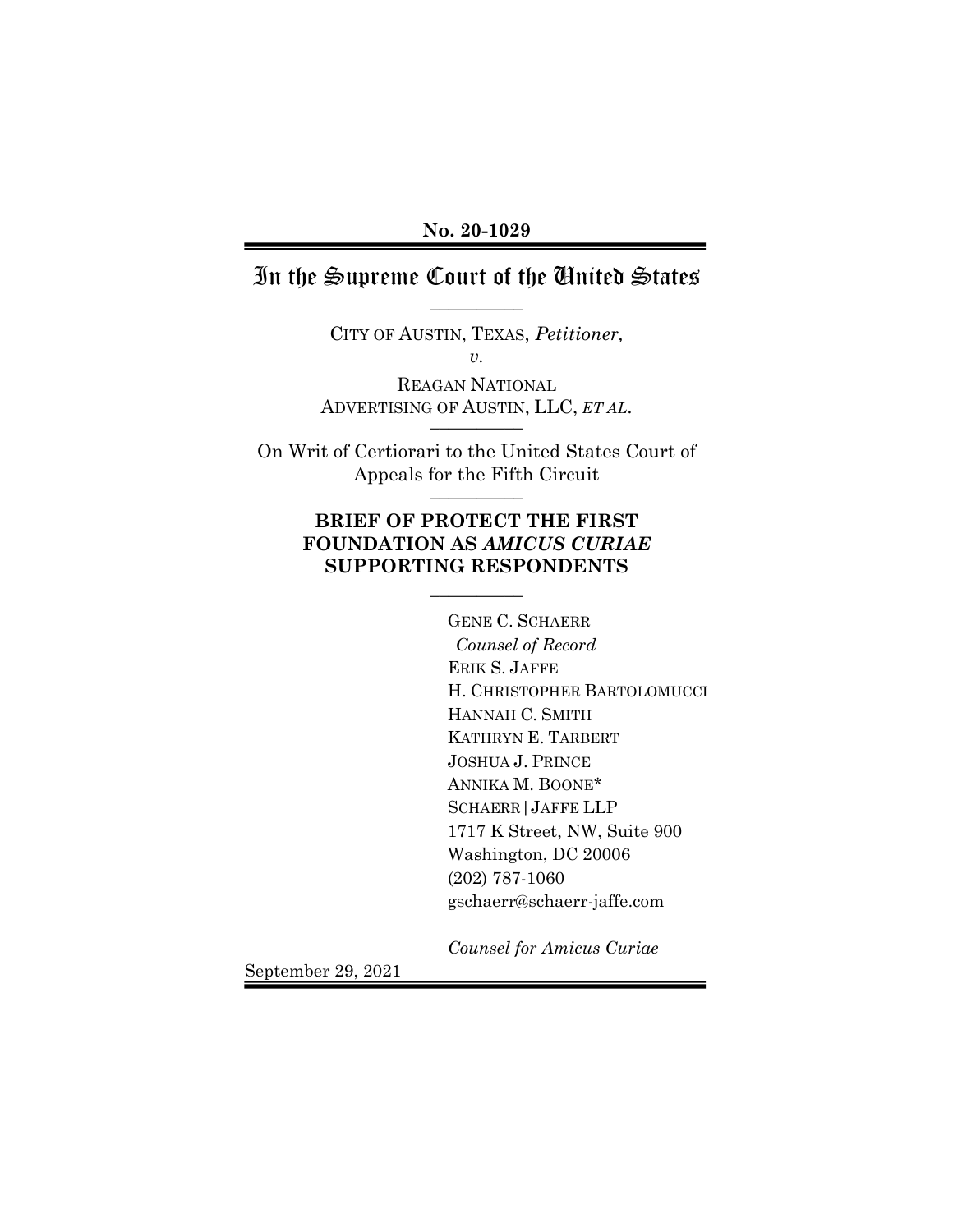# **QUESTION PRESENTED**

Is the city code's distinction between on- and offpremise signs a facially unconstitutional contentbased regulation under *Reed*?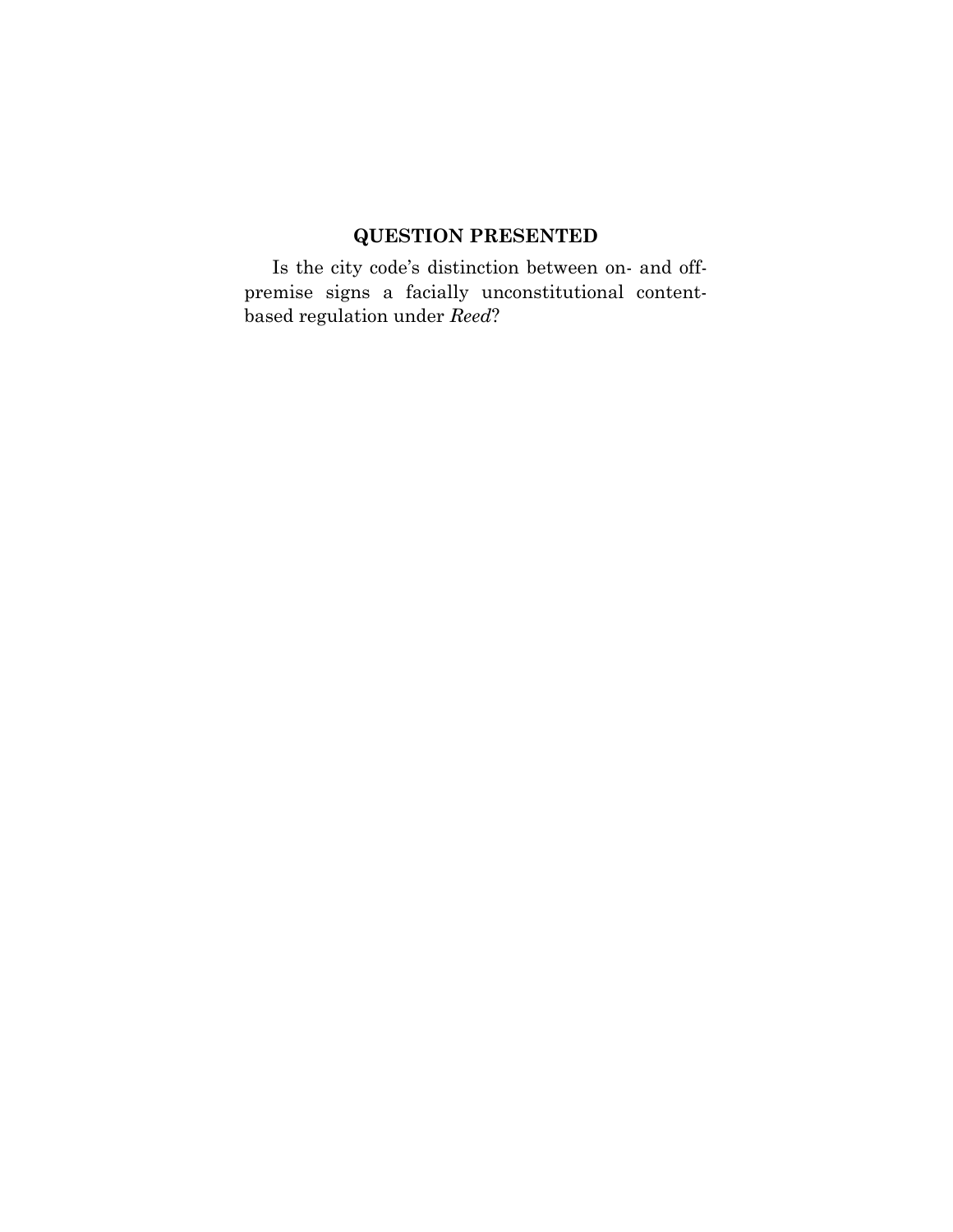# **TABLE OF CONTENTS**

| INTRODUCTION AND INTEREST OF AMICUS  1                                                                                                                    |
|-----------------------------------------------------------------------------------------------------------------------------------------------------------|
|                                                                                                                                                           |
|                                                                                                                                                           |
|                                                                                                                                                           |
| The Challenged Law Is Not Content-Neutral<br>$\mathbf{I}$ .<br>Just Because it Discriminates Differently                                                  |
| II. Austin's Content-Based Regulation Should Be<br>Subject to Strict or, at the Very Least, Exacting<br>Scrutiny, Neither of Which Austin Can Satisfy. 11 |
| A. Content-Based Speech Restrictions Should Be<br>Subjected to Strict or, at Least, Exacting                                                              |
| <b>B.</b> Underinclusivity Demonstrates the<br>Disingenuousness of Austin's Claimed                                                                       |
|                                                                                                                                                           |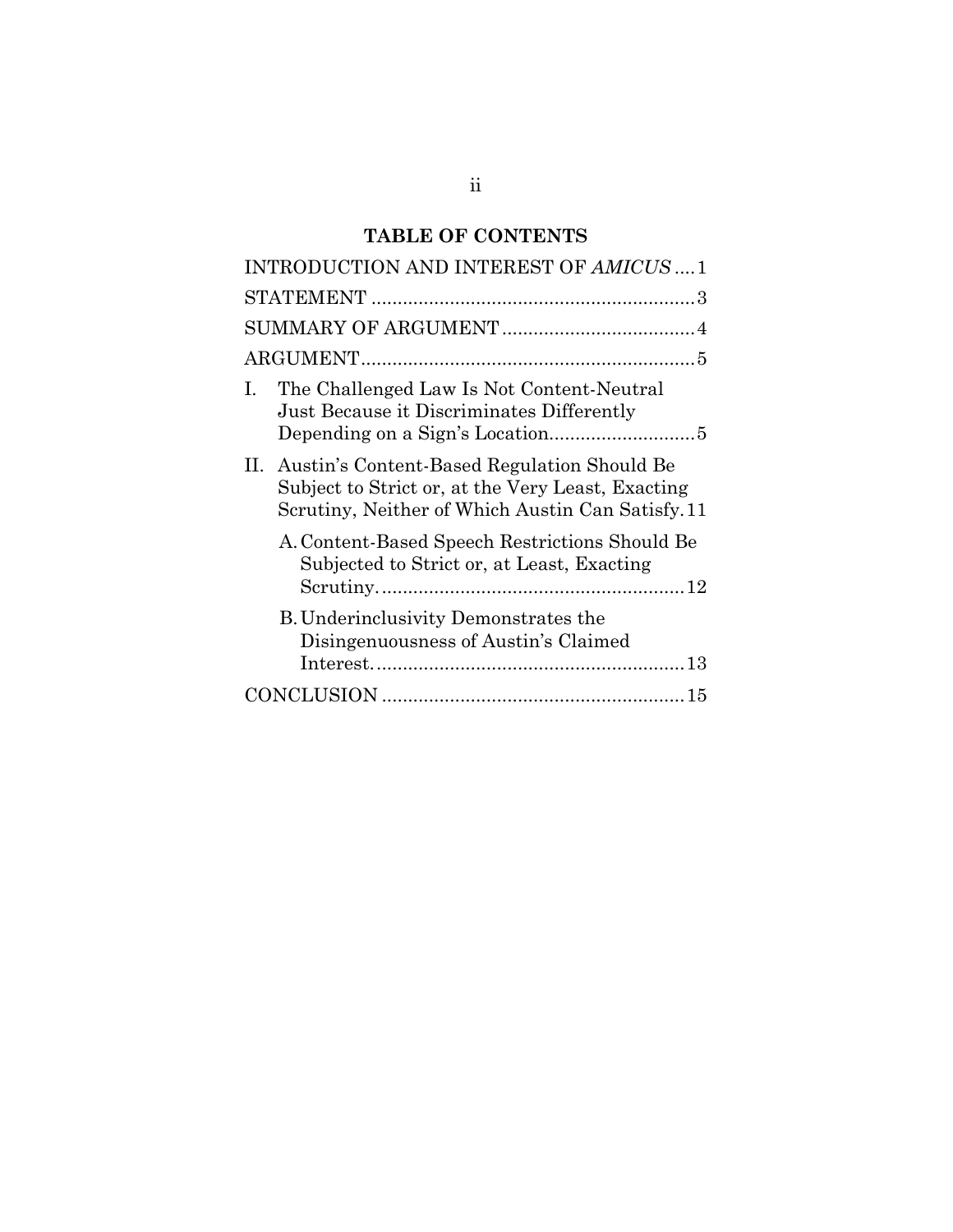## **TABLE OF AUTHORITIES**

# **Page(s)**

# **Cases**

| Americans for Prosperity Foundation v. Bonta, |
|-----------------------------------------------|
| Carey v. Brown,                               |
| City of Cincinnati v. Discover Network, Inc., |
| <i>Iancu</i> v. <i>Brunetti</i> ,             |
| Janus v. AFSCME, Council 31,                  |
| Loving v. Virginia,                           |
| Matal v. Tam,                                 |
| McCullen v. Coakley,                          |
| McCutcheon v. Fed. Election Comm'n,           |
| Metromedia, Inc. v. City of San Diego,        |
| Police Dept. of Chicago v. Mosley,            |
| Reed v. Town of Gilbert,                      |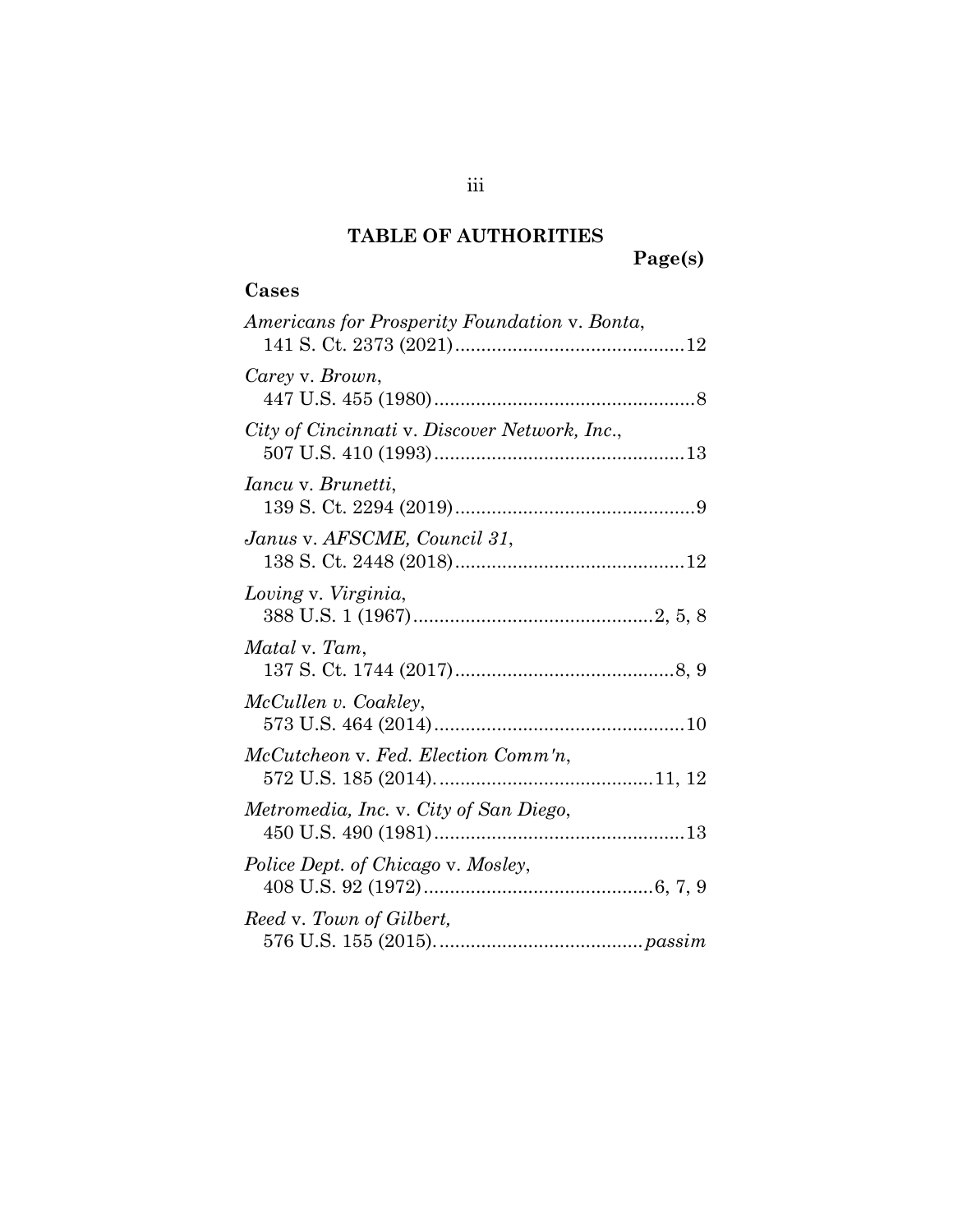| Rosenberger v. Rector & Visitors of Univ. of Va., |  |
|---------------------------------------------------|--|
| <i>Thomas v. Bright,</i>                          |  |
| Ward v. Rock Against Racism,                      |  |

# **Other Authorities**

## Timothy Zick,

| The Dynamic Relationship Between Freedom of              |  |
|----------------------------------------------------------|--|
| <i>Speech and Equality</i> , 12 Duke J. Const. L. & Pub. |  |
|                                                          |  |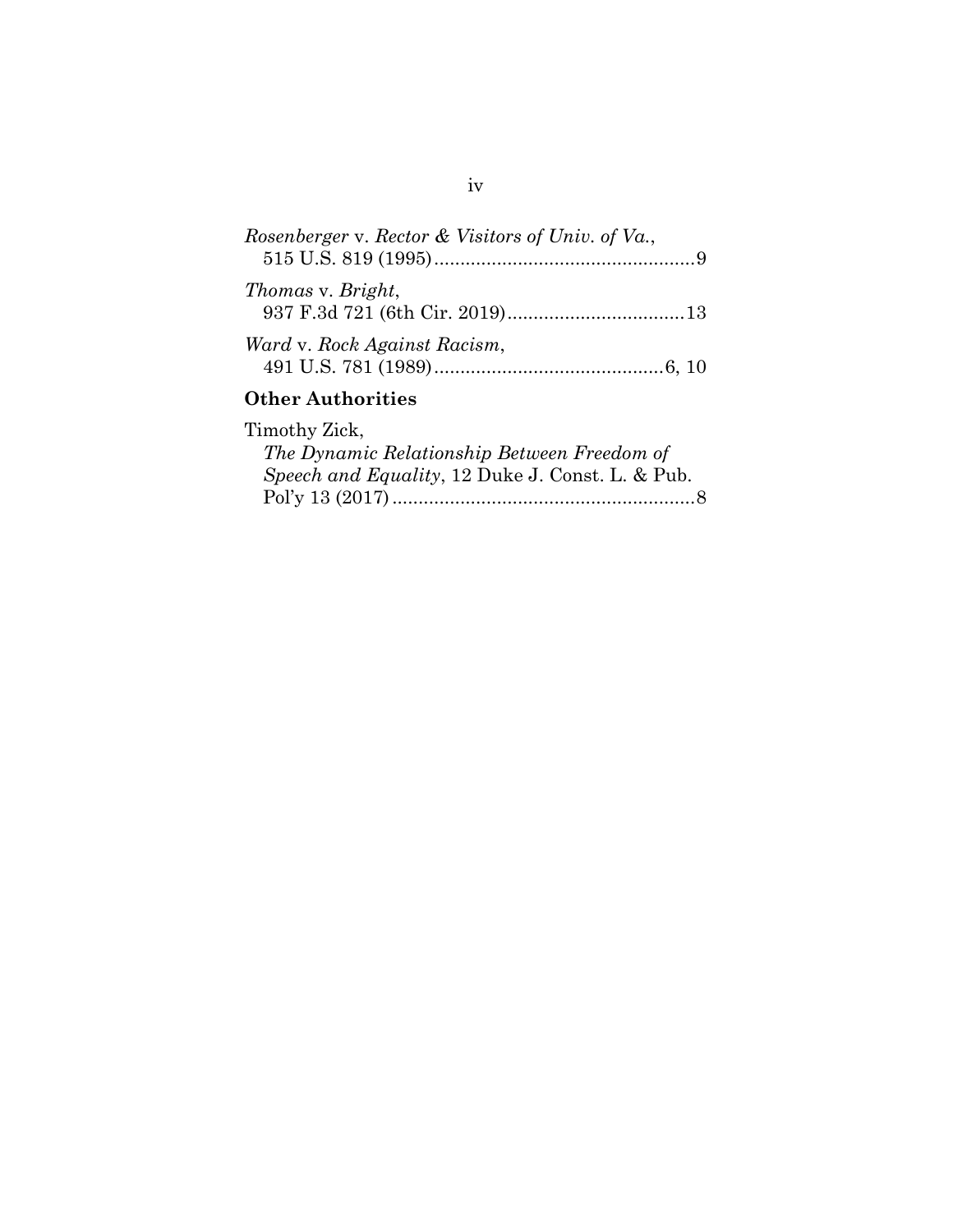#### **INTRODUCTION AND INTEREST OF** *AMICUS*[1](#page-5-0)

Austin's sign code prohibits signs from displaying messages that "advertise[] a business, person, activity, goods, products, or services not located where the sign was installed," or that "directs persons to any location not on that site." Reagan Br. 7. It categorizes such signs as being "off-premise." Even grandfathered signs with off-premise content are subject to a variety of restrictions, including loss of grandfathered status if they are changed or improved in various ways. JA 95. Determination of whether a sign falls within these restrictions turns directly on the content of that sign and the relation of that content to the premises where the sign is located.

Regulations that turn on the content of speech are particularly troubling and prone to abuse, even where they are not overtly based on the viewpoint of the restricted speech. Often, a content restriction is merely a proxy for viewpoint discrimination. Other times it involves discrimination against topics, types of speech, or speakers. All such forms of government discrimination offend the First Amendment. Accordingly, this Court correctly subjects content-based regulations to strict scrutiny. *Reed* v. *Town of Gilbert,* 576 U.S. 155, 163-164 (2015).

<u>.</u>

<span id="page-5-0"></span><sup>&</sup>lt;sup>1</sup> All parties have consented to the filing of this brief. No counsel for a party authored any part of it, nor did any person or entity, other than *Amicus* and its counsel, make a monetary contribution to fund its preparation or submission. *Amicus* is not publicly traded and has no parent corporations. No publicly traded corporation owns 10% or more of *Amicus*.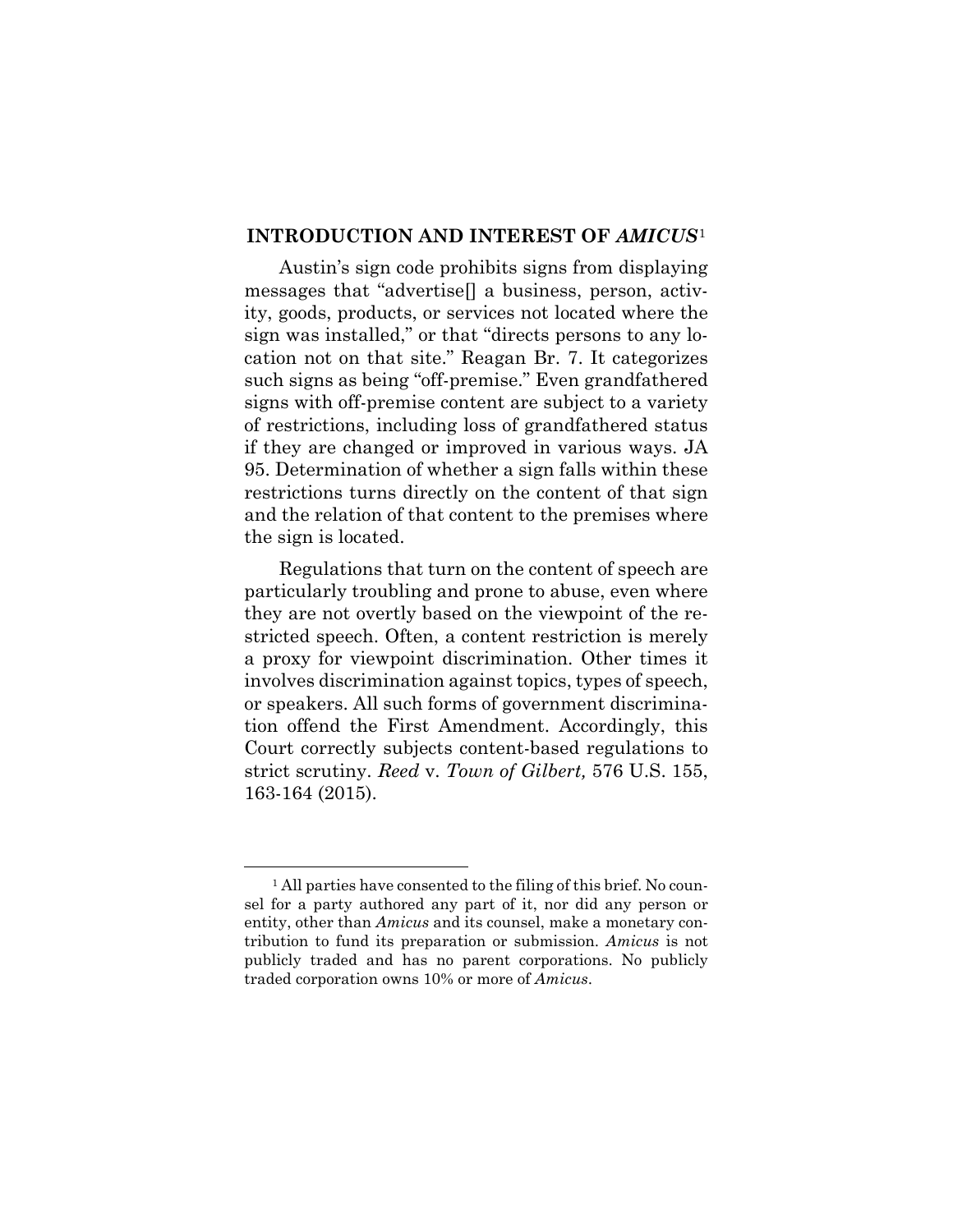The restriction struck down in this case is without doubt content based and is properly subject to strict or exacting scrutiny. That the substance of the content restriction depends upon the non-content fact of location, and varies with every location involved, does not make it content neutral any more than the restrictions on interracial marriage struck down in *Loving* were race-neutral because they applied to persons of any race and varied based on the race of their prospective spouse. See *Loving* v. *Virginia*, 388 U.S. 1, 8 (1967). Austin's sign restriction variably regulates signs based on whether their content relates to the premises to which they are attached or to some other subject. That such restriction allows varied content depending on the premises involved is irrelevant to whether it discriminates against all sorts of protected content, including advertisements involving social, political, or economic activities of general public importance not specifically related to the single premises on which the sign is located.

*Amicus* Protect the First Foundation ("PT1") is a non-profit, nonpartisan organization that advocates for protecting First Amendment rights in all applicable arenas and areas of law. PT1 is concerned about all facets of the First Amendment and advocates on behalf of people across the ideological spectrum, including people who may not even agree with the organization's views. This case involves issues of content discrimination and the proper standard of review that are of particular interest to PT1 and its mission to protect First Amendment rights and values.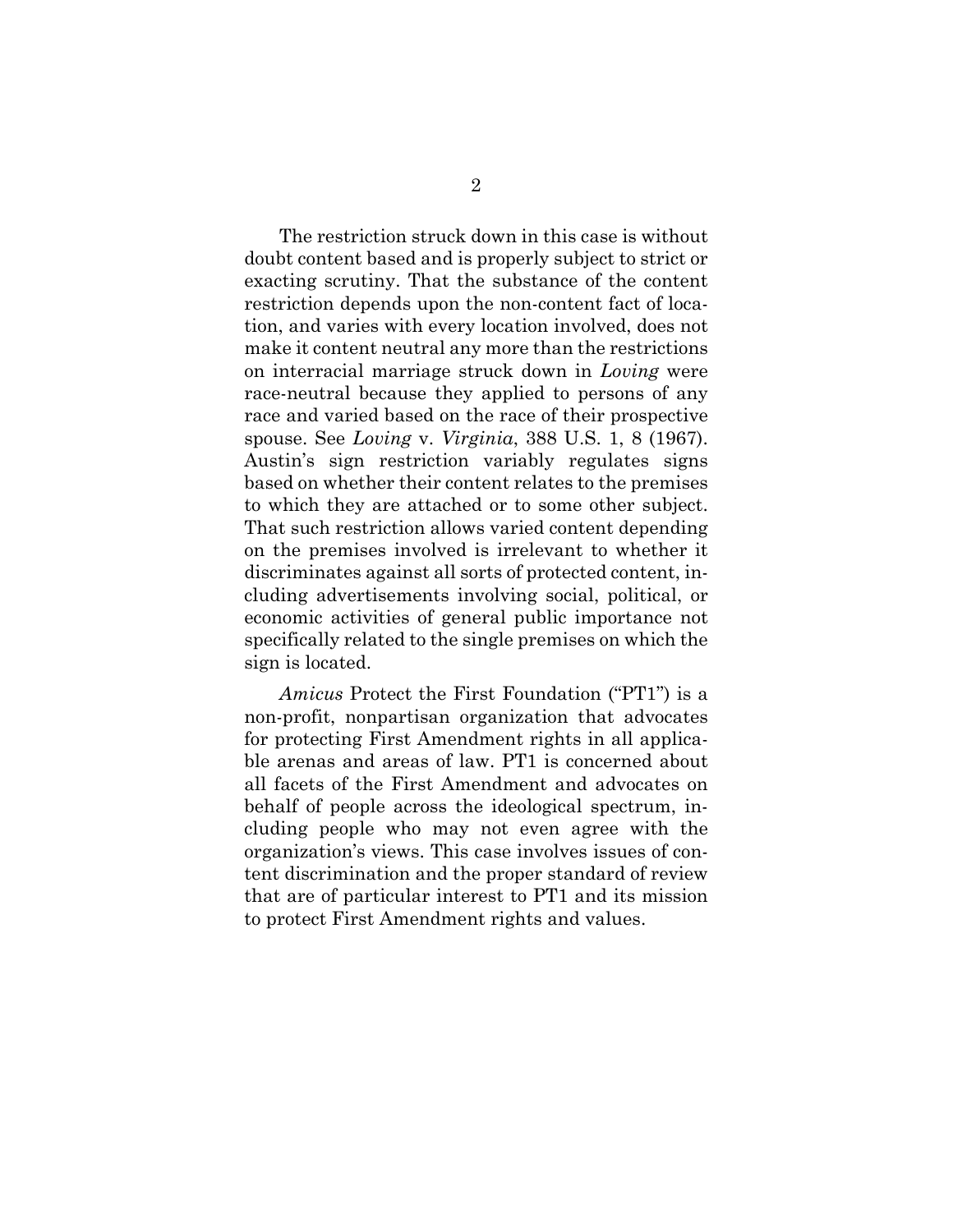#### **STATEMENT**

Respondent Reagan National Advertising owns billboards that publish "off-premise" messages. Reagan Br. 3. Austin allows Respondent's signs to continue to display off-premise messages under the exception for "grandfathered" signs that were legal when erected. But even grandfathered signs are subject to limitations, and any changes to the signs that would alter the "method or technology used to convey" the signs' messages, such as making a standard sign digital, would eliminate their grandfathered status and restrict the content of messages that may be published on the signs. JA 95. When Respondent applied for permits to digitize its existing off-premise signs, Austin rejected those applications. Reagan Br. 3.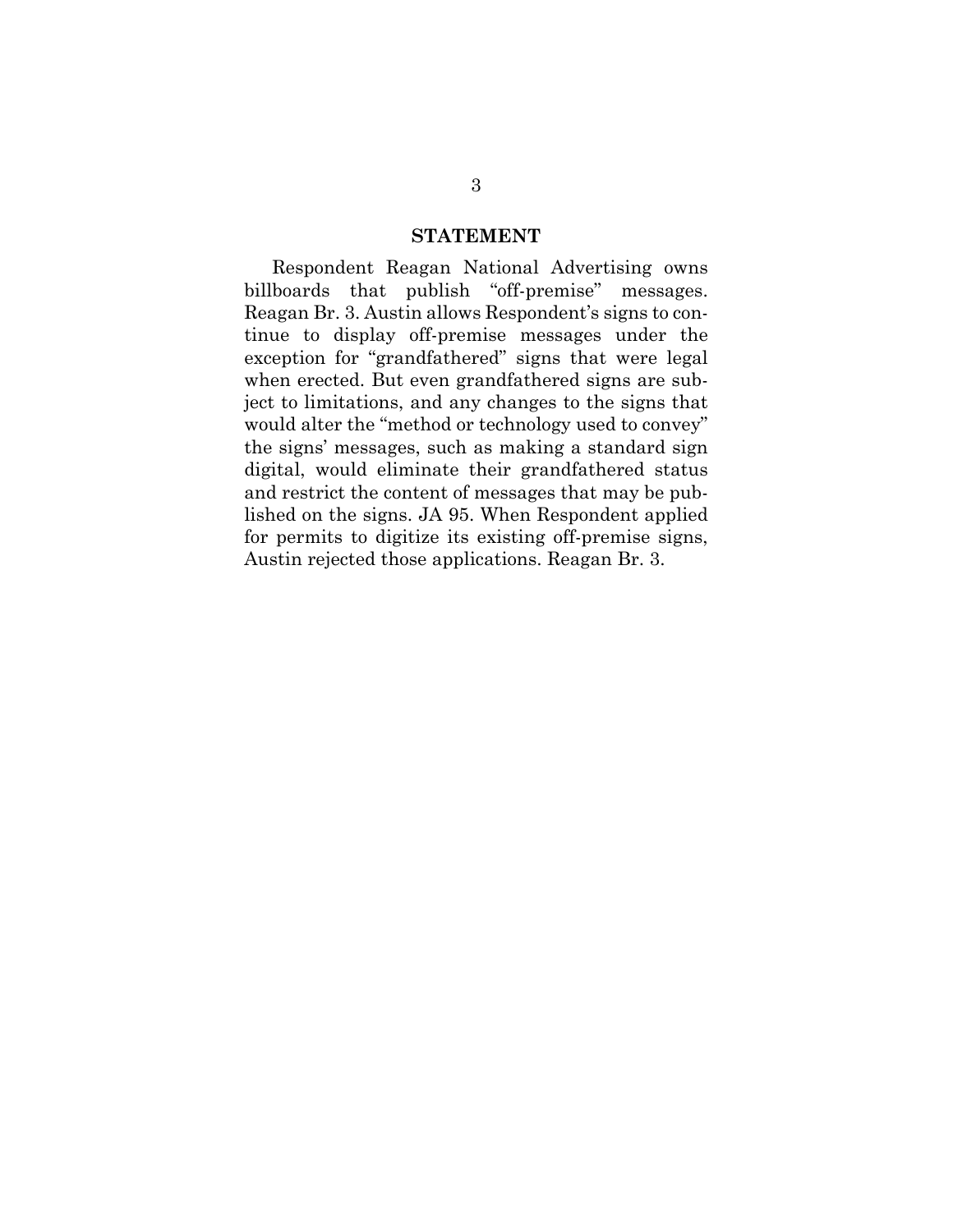#### **SUMMARY OF ARGUMENT**

I. Austin's sign code is a content-based restriction on speech. It distinguishes signs based on their messages: if a sign advertises a person or activity not located on the premises, or directs consumers elsewhere, it is restricted. A sign advertising persons or activities at, or directing consumers to, the sign's location is not. The regulation does not lose its contentbased nature simply because it applies to all signs containing off-premise content. As shown by this Court's equal-protection cases, comprehensive and variable application of discriminatory laws does not negate the discrimination, it compounds it.

II. Because Austin's sign code is content-based, it should be subject to—and fail—strict scrutiny. But even if the Court were to conclude that a lesser standard, such as exacting scrutiny, should apply, Austin's restriction would still fail because the city has identified no valid, specific, and genuine government interest sufficient to survive heightened scrutiny. And because Austin has offered no justification for why offpremise signs pose a greater threat to aesthetics and traffic safety than on-premise signs, the regulation is severely underinclusive, and thus not narrowly tailored to achieve any of Austin's purported interests.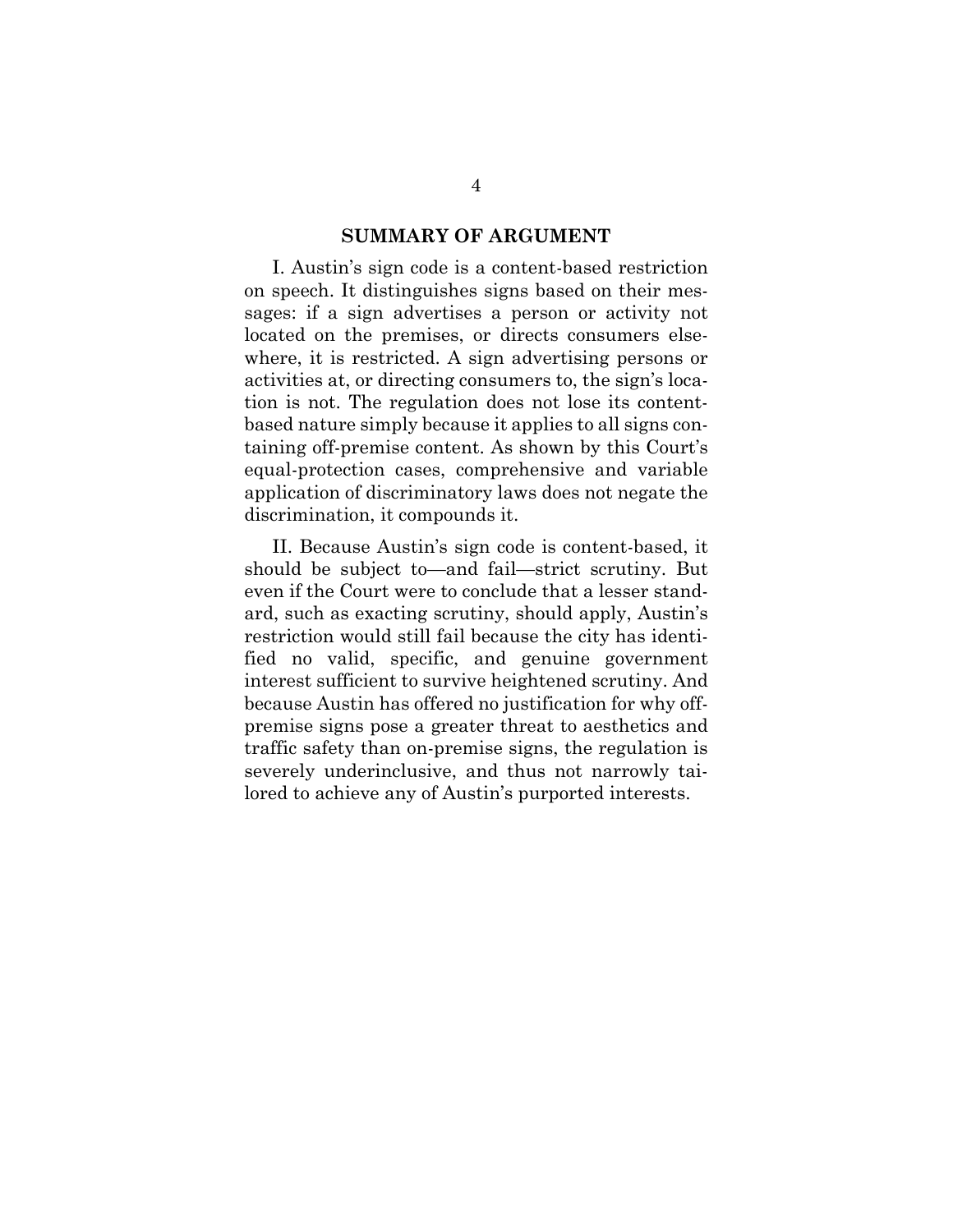#### **ARGUMENT**

### **I. The Challenged Law Is Not Content-Neutral Just Because it Discriminates Differently Depending on a Sign's Location.**

PT1 agrees with Respondent that Austin's distinction between signs containing on-premise messages and off-premise messages is content-based because the distinction depends on the communicative content of the signs. Reagan Br. 17-22. *Amicus* writes to emphasize that, even though Austin's restriction applies equally to all signs containing off-premise messages, and the content restricted necessarily varies in small ways location-by-location, it is still a content-based restriction. That is because its application—or lack thereof—turns on the sign's message, not its location alone. As shown by this Court's equal-protection cases, comprehensive and variable application of discriminatory laws does not negate the discrimination, it compounds it. Austin's attempt to escape that conclusion is akin to Virginia's attempt to escape the conclusion that its anti-miscegenation law discriminated against blacks by pointing out that it applied to all mixed-race couples. *Loving*, 388 U.S. at 8.

1. A long line of this Court's free speech cases supports the conclusion that Austin's restriction is content-based. This is so because application of the ordinance depends on a sign's message—a sign directing consumers to one location (away from the sign's current site) is subject to the restriction, whereas a sign directing consumers to another (to the sign's own location) is not. And all signs discussing persons, activities, or other topics that are not location-specific in their nature are restricted at all locations.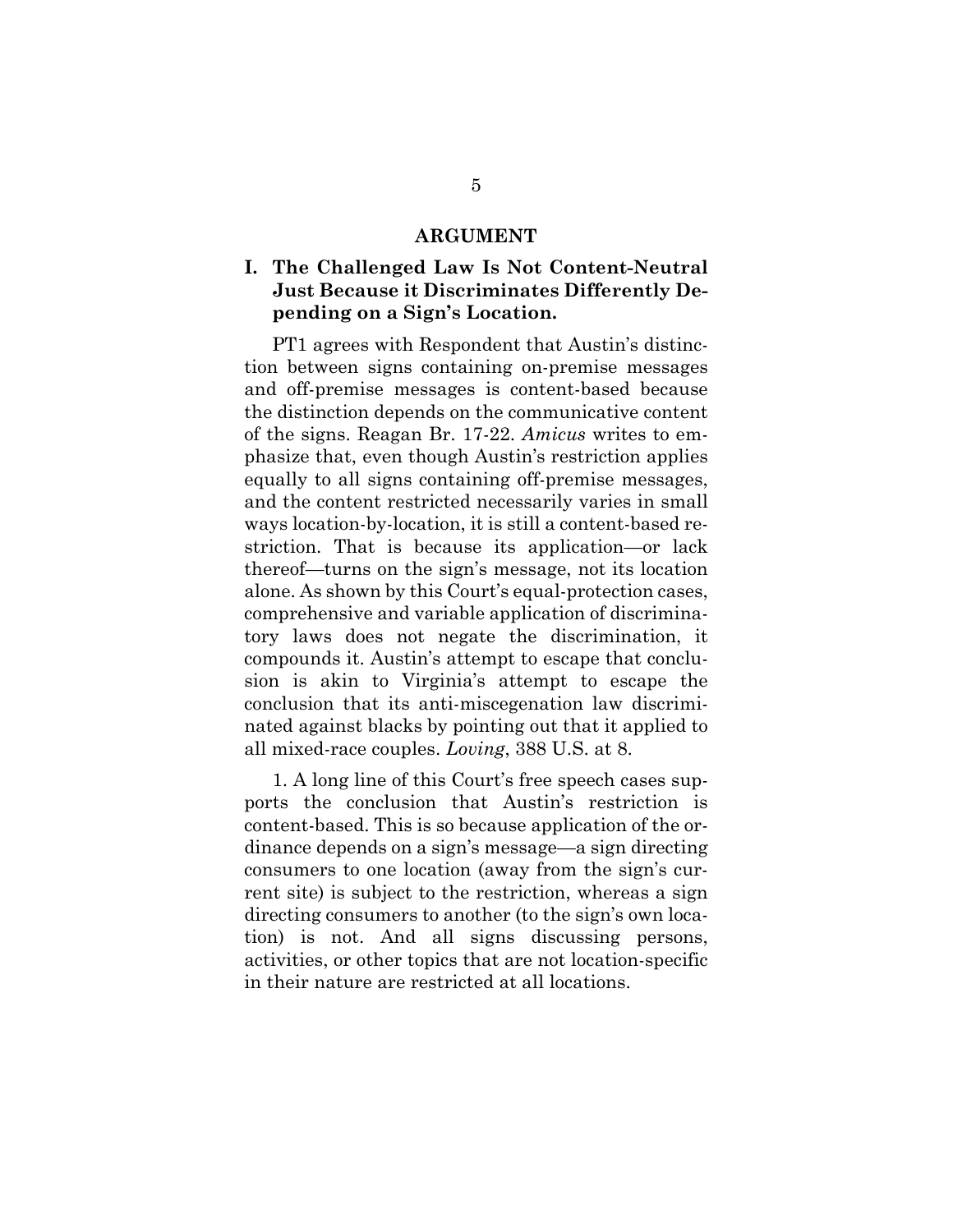It is hornbook law that governments have "no power to restrict expression because of its message, its ideas, its subject matter, or its content." *Police Dept. of Chicago* v. *Mosley*, 408 U.S. 92, 95 (1972) (internal citations omitted). While governments may restrict "the time, place or manner of protected speech," even those restrictions must be "justified without reference to the content of the regulated speech." *Ward* v. *Rock Against Racism*, 491 U.S. 781, 791 (1989) (cleaned up). Speech-limiting laws that do reference speech's content are "presumptively unconstitutional." *Reed* v. *Town of Gilbert*, 576 U.S. 155, 163 (2015). *Amicus* thus agrees with Respondent's thorough discussion of what constitutes content-based regulation and its application of this Court's jurisprudence to this case. Reagan Br. 17-22.

2. Despite the numerous cases establishing that regulations based on the communicative impact of speech are content based, Austin suggests that it gets a pass because it does not discriminate against specific viewpoints and does not single out particular "subject matter" for restriction. Austin Br. 20. Such assertions are wrong in fact and wrong in their narrow view of the First Amendment.

As a factual matter, Austin's claim not to discriminate based on viewpoint ignores the range of viewpoints involved in signage. Even commercial signs can have a viewpoint: "The best chicken sandwich is at Pete's Diner" is a viewpoint that is prohibited on any sign not attached to that diner. Likewise, a sign on the building across from or leasing to Pete's Diner saying "Wendy's chicken sandwich puts Pete's to shame" plainly expresses a viewpoint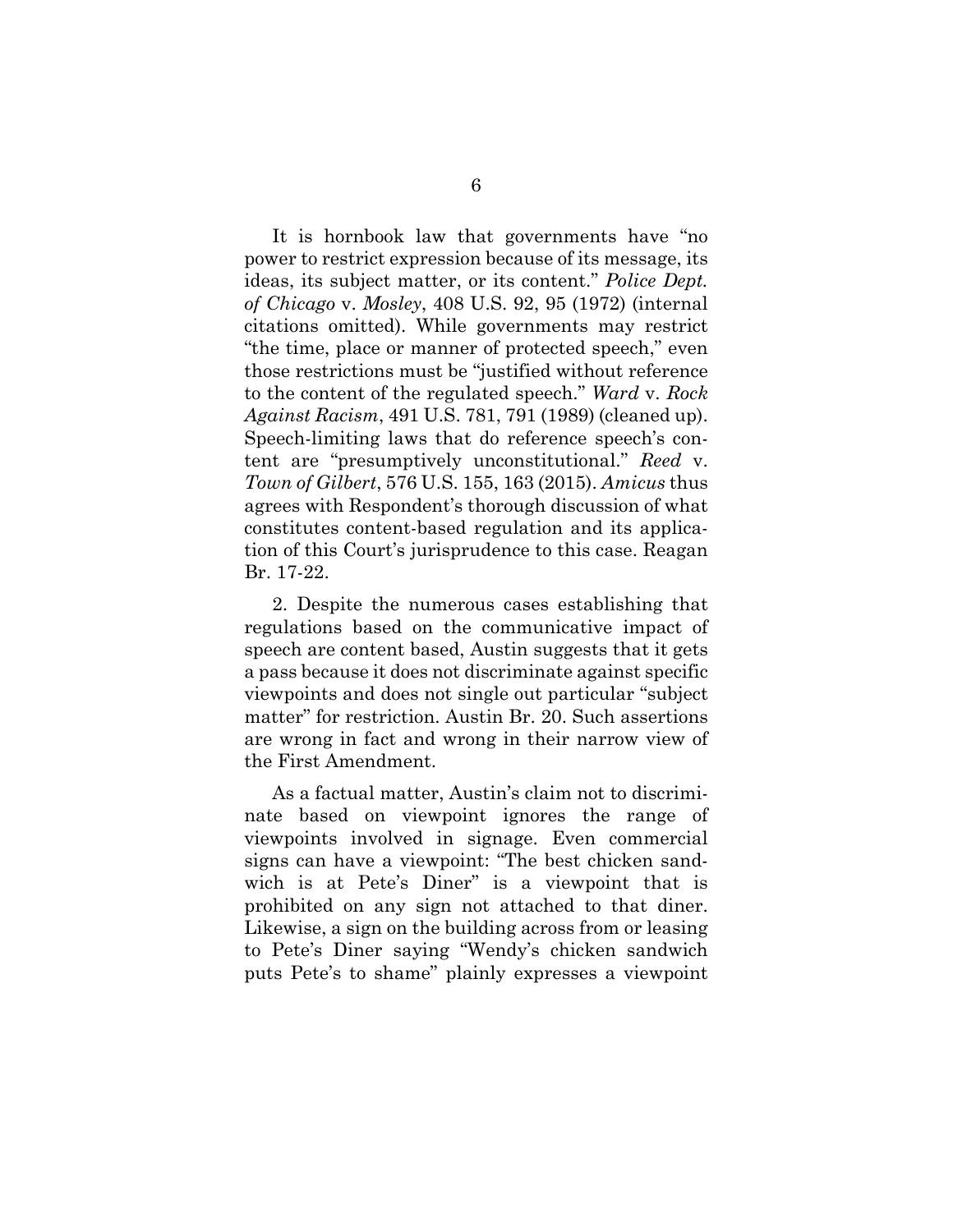yet is prohibited unless Wendy's happens to be in the building with a sign. That the regulation prohibits *all* non-self-referential (and thus presumably favorable) viewpoints does not mean it is viewpoint neutral; it means that the discrimination is extensive and oppressive. A law that provides special treatment to a narrow category of content or viewpoints (*i.e.*, self-referential and self-promoting content and viewpoints), but discriminates broadly against all other content and viewpoints, is not saved by its breadth of discrimination; it is all the more condemned thereby.

Similarly, the regulation in this case discriminates against broad categories of content involving subjects that do not lend themselves to a premise-specific communication. Generally applicable statements such as "Vote," "Get Vaxxed," or "Jesus Saves" are not specific to a particular premise but involve persons or activities that occur throughout any geographic area. Limiting exhortations to vote, vaccinate, or even pray only to signs on polling places, doctor's offices, or churches, and directed towards those locations alone, is as surely restrictive discrimination against the more general content as any example in this Court's cases. Once again, the fact that such content is barred from all but a few limited locations does not negate the content-based nature of the restriction, it merely increases its severity.

That the challenged regulation is both content and viewpoint discriminatory is confirmed by examining what constitutes discrimination in the Equal Protection context. *Mosley*, 408 U.S. at 95 ("Because Chicago treats some picketing differently from others, we analyze this ordinance in terms of the Equal Protection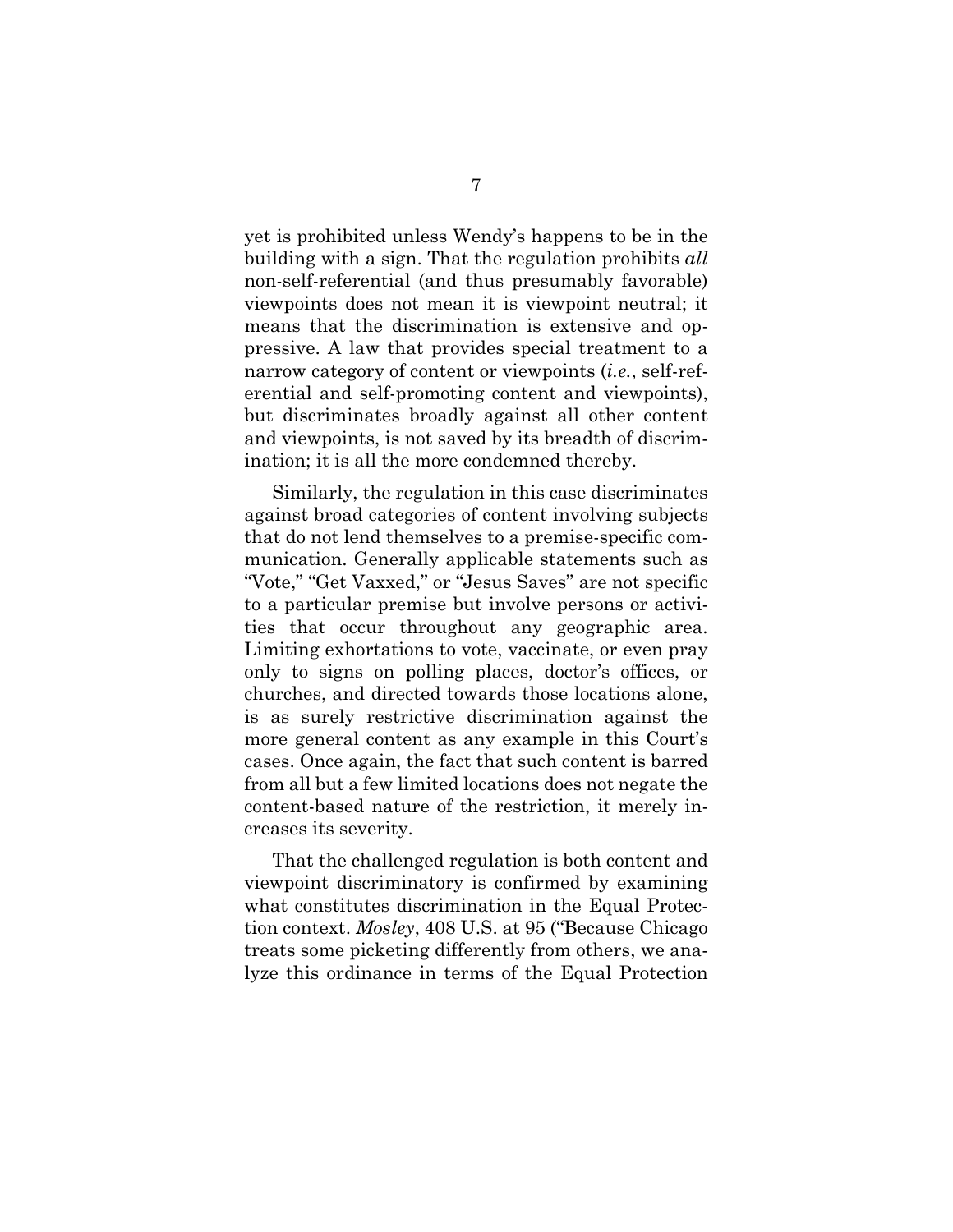Clause."); Timothy Zick, *The Dynamic Relationship Between Freedom of Speech and Equality*, 12 Duke J. Const. L. & Pub. Pol'y 13, 45–48 (2017) (noting claims under the First Amendment and Equal Protection Clause are on "separate but related tracks—with official discrimination acting as the joist connecting the two"; noting this Court's early content-based cases were viewed as Equal Protection claims) (citing *Carey*  v. *Brown*, 447 U.S. 455 (1980)).

3. Contrary to Petitioner's suggestion that it regulates equally all off-premise signage, Equal Protection jurisprudence confirms that the "mere fact" that a statute "equally" applies invidious classifications is *not* enough to make it nondiscriminatory. In *Loving*, for example, the Court was rightly unpersuaded by the claim that Virginia's anti-miscegenation statute was constitutional because it applied to all races equally. 388 U.S. at 8.

This same equal protection principle condemning multilateral discrimination has been recognized in the First Amendment context as well. In *Matal* v. *Tam*, this Court recognized that a law restricting a variable category of viewpoints (namely, the viewpoints of disparagement and giving offense) does not cease to be unconstitutional viewpoint discrimination simply because it prohibits all forms of disparagement equally. 137 S. Ct. 1744, 1763 (2017). ("Our cases use the term 'viewpoint' discrimination in a broad sense, \* \* \* and in that sense, the disparagement clause discriminates on the bases of 'viewpoint.' To be sure, the clause evenhandedly prohibits disparagement of all groups. It applies equally to marks that damn Democrats and Republicans, capitalists and socialists, and those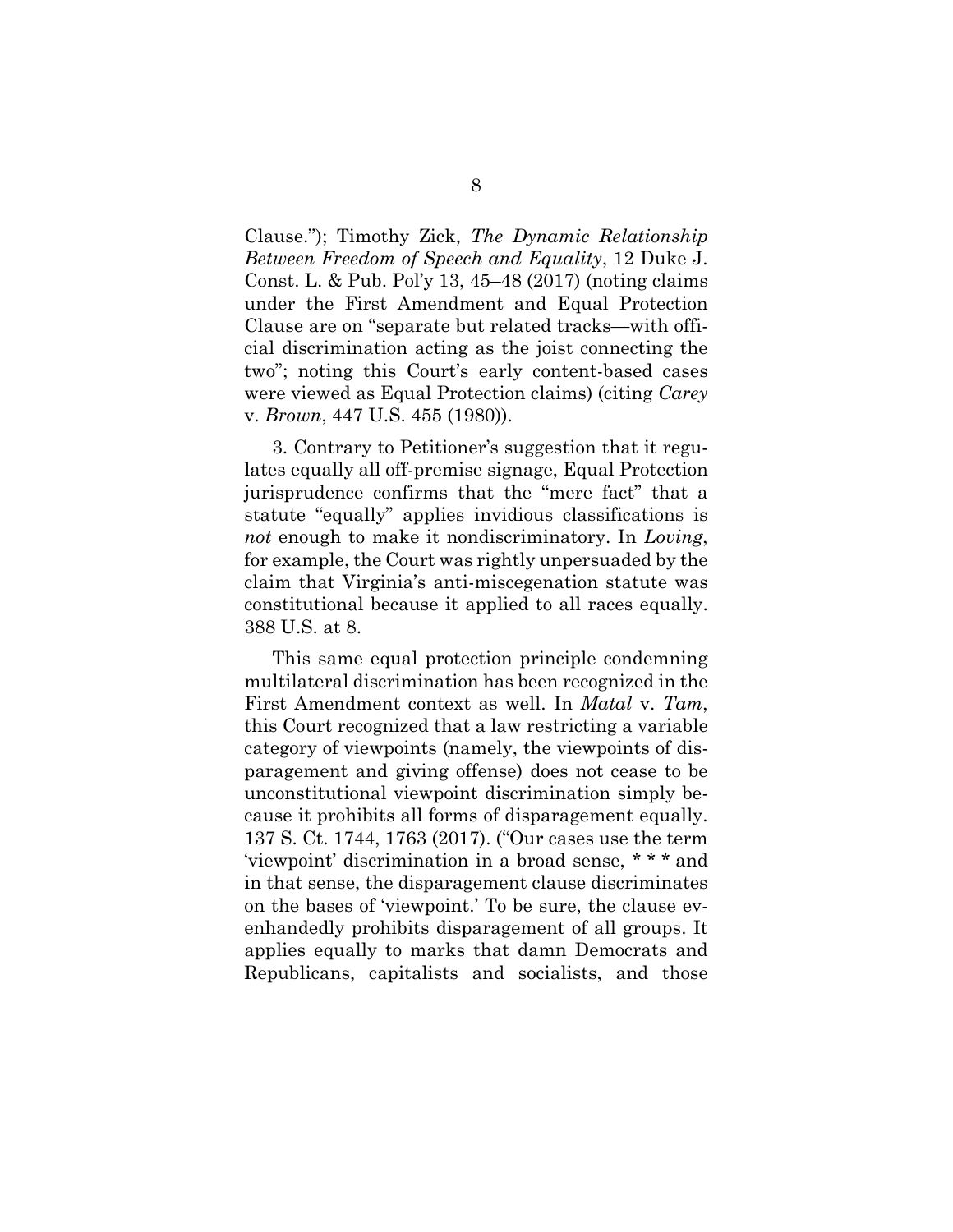arrayed on both sides of every possible issue. \* \* \* But in the sense relevant here, that is viewpoint discrimination: Giving offense is a viewpoint."); *id.* at 1766 (Kennedy, J., concurring in part and concurring in the judgment) ("A subject that is first defined by content and then regulated or censored by mandating only one sort of comment is not viewpoint neutral. To prohibit all sides from criticizing their opponents makes a law more viewpoint based, not less so."). And in *Iancu* v. *Brunetti*, the Court reinforced that holding. 139 S. Ct. 2294, 2301 (2019) (citing *Tam*, 137 S. Ct. at 1751, 1766-1767).

Where the Constitution prohibits classification and preferential treatment of a protected characteristic or activity, multilateral and multi-valent application of discriminatory laws cannot save the statute from increased scrutiny. The First Amendment prohibits preferential treatment of, and statutory classifications turning on, the communicative content of speech and hence discrimination that turns on such content triggers heightened scrutiny under both First Amendment and Equal Protection principles. *See Mosley*, 408 U.S. at 95; *Reed*, 576 U.S. at 136.

Some regulations—such as those making distinctions based on the speech's subject matter or viewpoint—are "obvious[ly]" content-based. *Reed*, 576 U.S. at 170; *see Mosley*, 408 U.S. at 95 (subject matter); *Rosenberger* v. *Rector & Visitors of Univ. of Va.*, 515 U.S. 819, 829 (1995) (viewpoint). Austin's restrictions, by expressly turning on the content of a sign, fall into this category. But even if one imagined that the variable application of Austin's restriction the specific content that is restricted changes based on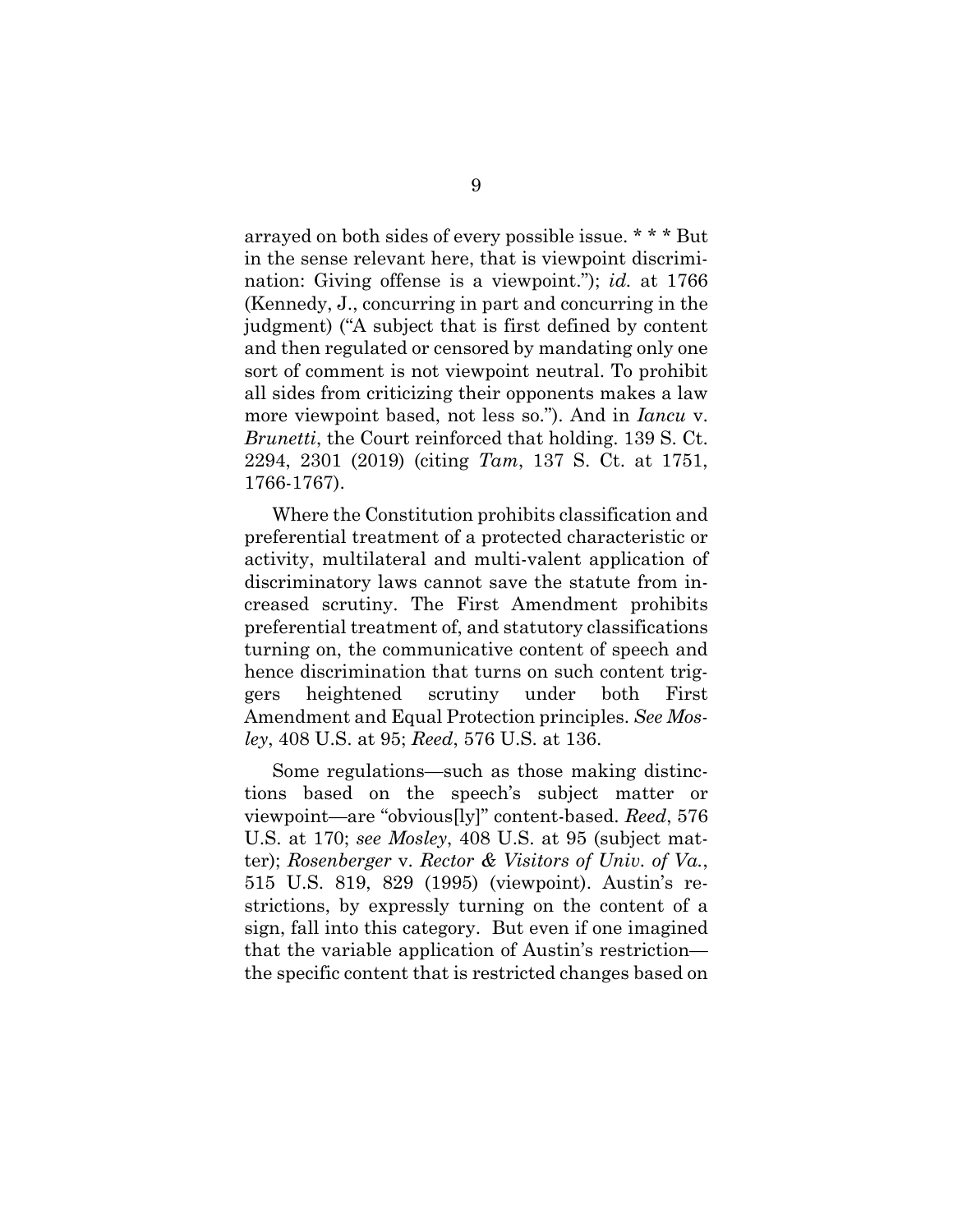location—were somehow viewpoint and content neutral on its face, it would not change the result. Even a facially neutral regulation may still be content based if it "cannot be 'justified without reference to the content of the regulated speech.'" *Reed*, 576 U.S. at 164 (quoting *Ward*, 491 U.S. at 791).

Under even an erroneously favorable assumption of facial neutrality, Austin's restriction must be deemed content-based. To apply the ordinance, an Austin official must "examine the content of the message that is conveyed to determine whether a violation has occurred." *McCullen v. Coakley*, 573 U.S. 464, 479 (2014). That is, an official cannot determine whether a sign violates the restriction without examining at least part of the sign's message: its "function or purpose." *See Reed*, 576 U.S. at 163. If a sign's "function" is to direct consumers to a noncontiguous location, the sign is in violation; if the sign's function is to direct consumers to a contiguous location, it is permissible. Because these distinctions are "drawn on the message" of the signs, *ibid.*, the restriction is contentbased.

4. Finally, Petitioner is incorrect in seeking to categorize the challenged regulation as merely a timeplace-manner restriction. Austin Br. 43. Permissible time-place-manner rules do not turn on the content of the speech but apply to all speech regardless of the communicative content. Thus, limits on the volume of sound never once ask what is being said, but address noise in all circumstances. See *Ward*, 491 U.S. at 791. That Austin necessarily must ask what a sign says before deciding whether it is in the proper place or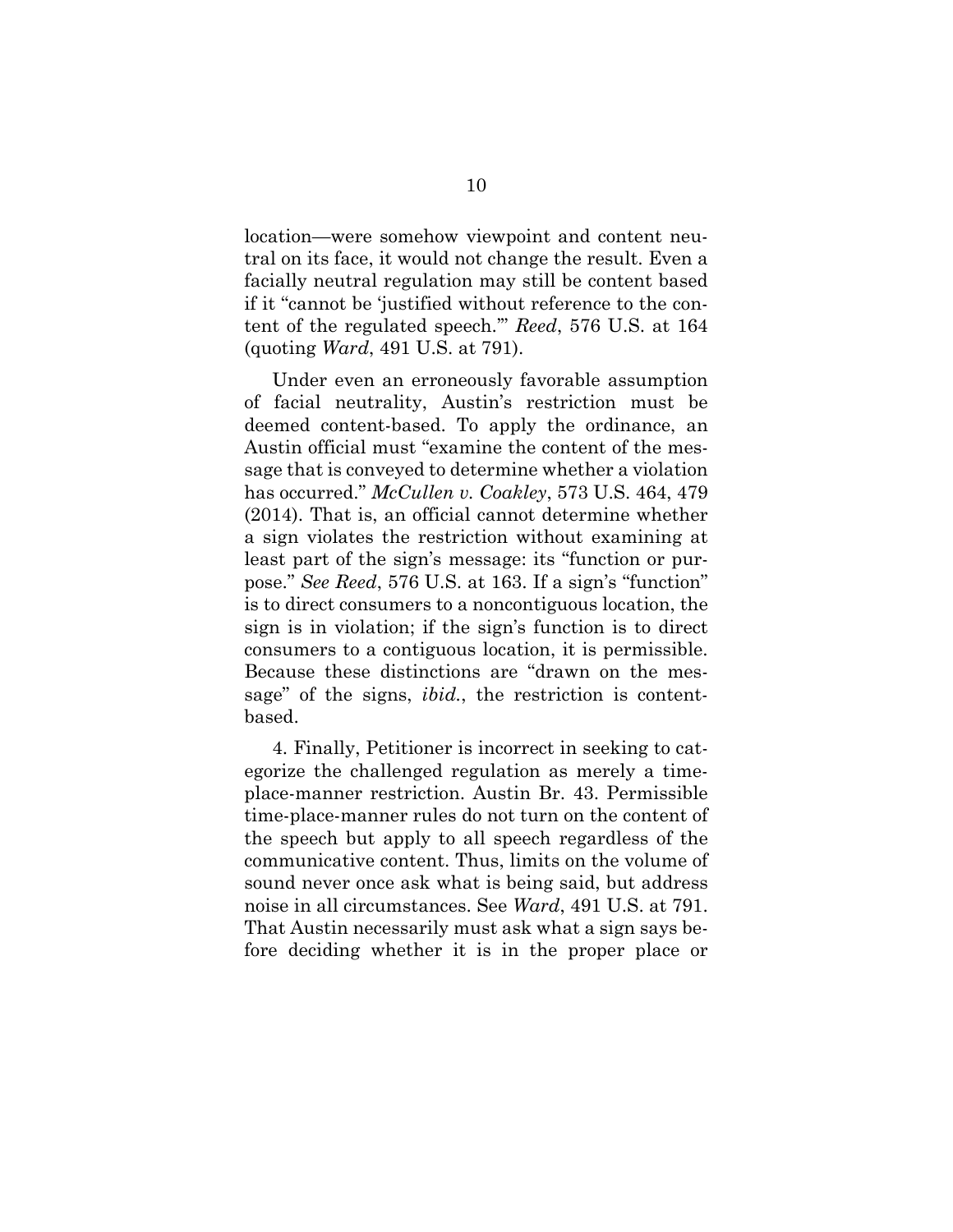communicates in the proper manner, renders this entire line of cases inapplicable.

For example, a digital sign saying, "Turn Now for Burgers Here," "Enjoy Our New Butterfly Exhibit," or "Come In and Cheer for Austin FC" can be installed anywhere in the city (as long as it is on-premises), while a digital sign that says "Turn in 1 Mile for Burgers," "Visit Our New Butterfly Exhibit Downton," or "Head to Q2 Stadium to Cheer for Austin FC," respectively, *cannot* be installed anywhere in the city—*even if both the first sign and the second sign shared the same location*. Because the restriction applies differently to different messages in the same location, the restriction is not a mere restriction of place.

## **II. Austin's Content-Based Regulation Should Be Subject to Strict or, at the Very Least, Exacting Scrutiny, Neither of Which Austin Can Satisfy.**

The remaining question is what form of heightened scrutiny should apply here. PT1 agrees with Respondent that, because Austin's sign ordinance is a contentbased restriction, it must meet the rigorous demands of strict scrutiny. *Reed*, 576 U.S. at 163. If the Court nonetheless were to conclude strict scrutiny is not applicable here, *Amicus* urges the Court to review the regulation under exacting scrutiny to protect the core speech rights at issue. See *McCutcheon* v. *Fed. Election Comm'n*, 572 U.S. 185, 197 (2014). Under either standard, Austin fails to meet its constitutional burden—largely because of the severe underinclusiveness of Austin's ordinance.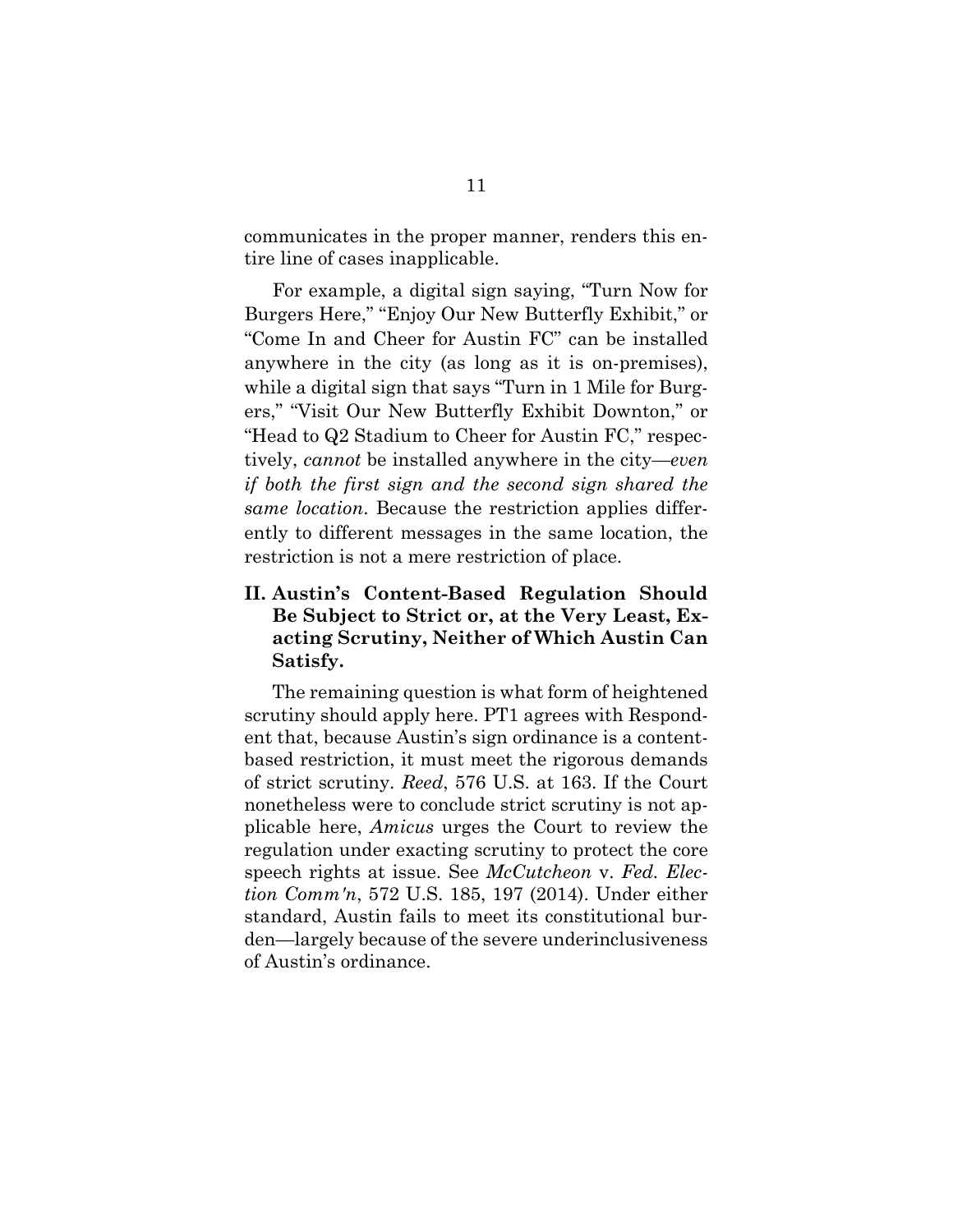### **A. Content-Based Speech Restrictions Should Be Subjected to Strict or, at Least, Exacting Scrutiny.**

This Court has applied exacting scrutiny in a variety of contexts in which it lacked consensus on, or rejected, strict scrutiny. For example, exacting scrutiny applies "in the context of commercial speech, an[] area where the government has traditionally enjoyed greater-than-usual power to regulate speech."[2](#page-16-0) *Janus* v. *AFSCME, Council 31*, 138 S. Ct. 2448, 2477 (2018). It was also applied recently by several Justices where there was no consensus whether even stricter scrutiny should apply. *Americans for Prosperity Found.* v. *Bonta*, 141 S. Ct. 2373, 2383 (2021). To the extent there is uncertainty or reluctance in this case, therefore, this Court should apply exacting scrutiny to "limitations on core First Amendment rights" that are not otherwise subject to strict scrutiny. *McCutcheon*, 572 U.S. at 197.

Under exacting scrutiny, government regulation of speech will not stand unless it promotes a sufficiently important government interest and is narrowly tailored to that interest. *Americans for Prosperity Found.*, 141 S. Ct. at 2383-2385. The challenged regulation in this case cannot survive such exacting scrutiny, much less strict scrutiny.

-

<span id="page-16-0"></span><sup>2</sup> As the court of appeals correctly held, Austin's ordinance should not be treated as commercial speech because it "applies with equal force to both commercial and noncommercial messages." Pet.App. 25a.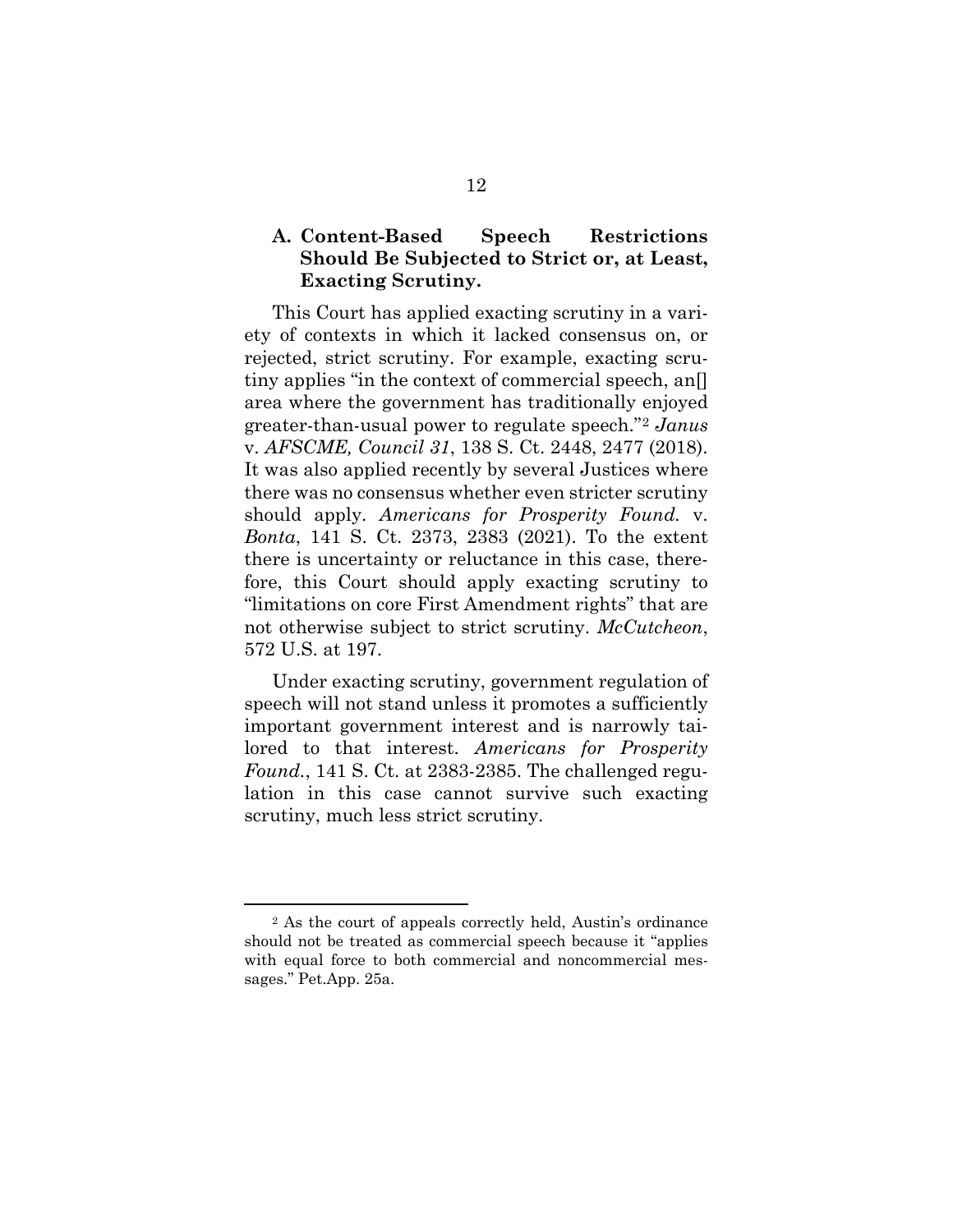#### **B. Underinclusivity Demonstrates the Disingenuousness of Austin's Claimed Interest.**

Here, Austin claims the ordinance is justified by the city's interest in aesthetics<sup>[3](#page-17-0)</sup> and public safety. However, the ordinance is grossly underinclusive when it comes to those purported goals. And that under-inclusivity reveals that the city's purported interests are not substantial enough to constitute the kind of genuine, specific, and proven interest necessary to withstand heightened scrutiny. *See Reed,* 576 U.S. at 172.

Underinclusive restrictions cast doubt on whether the government truly weighs an interest as heavily as it claims, or whether that asserted concern is a guise for otherwise improper efforts to restrict viewpoints, subjects, or speech in general. As this Court held in *Reed*, "a law cannot be regarded as protecting an interest of the highest order, and thus as justifying a restriction on truthful speech, when it leaves appreciable damage to that supposedly vital interest

-

<span id="page-17-0"></span><sup>3</sup> Aesthetic interests are not sufficiently important to withstand exacting or strict scrutiny. As the Sixth Circuit noted in *Thomas* v. *Bright*, this Court has never found an interest in public aesthetics to be compelling. *See Thomas* v. *Bright*, 937 F.3d 721, 733 (6th Cir. 2019) (citing *Metromedia, Inc.* v. *City of San Diego*, 450 U.S. 490, 507–508 (1981); *City of Cincinnati* v. *Discover Network, Inc*., 507 U.S. 410, 525–529 (1993)). And while this Court has recognized aesthetics as a "substantial" interest sufficient to withstand intermediate scrutiny, *Metromedia, Inc.,* 450 U.S. at 507–508, it should not hold that it is a "sufficiently important" interest to outweigh the significant First Amendment rights at issue in this case. The beautification of a city surely does not outweigh its residents' First Amendment right to free speech. See *Thomas*, 937 F.3d at 733.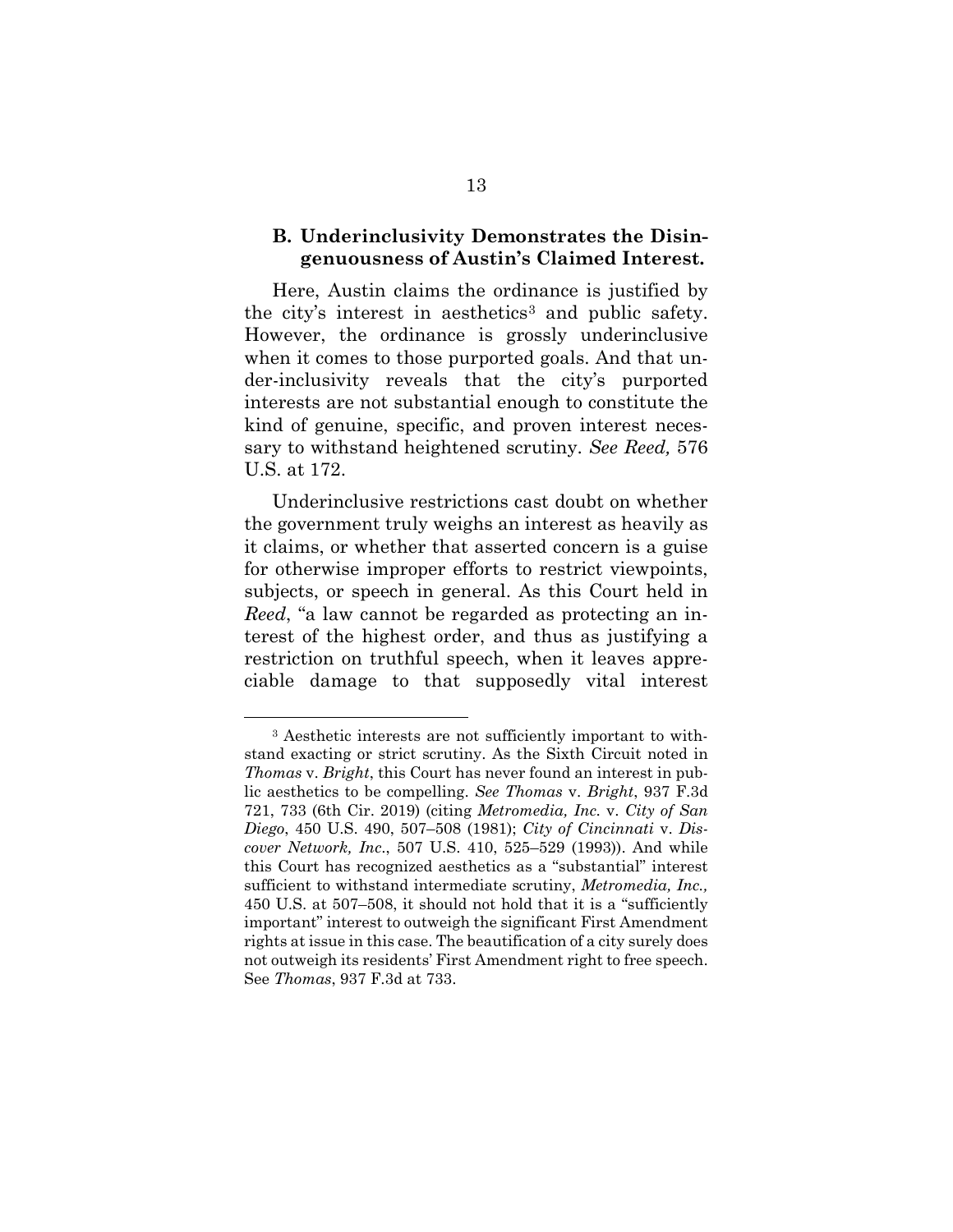unprohibited." *Id.* at 172 (citation and internal quotation marks omitted).

Here, the aesthetics and safety claims advanced by the city mirror those advanced by the government and rejected by the Court—in *Reed*, 576 U.S. at 171. And here, as in *Reed*, the city allows a potentially limitless number of signs containing on-premise content that would have the same allegedly negative effects as restricted signs with off-premise content. This Court rejected the claimed interests offered for the "hopelessly underinclusive" regulation in *Reed*, *id.* at 172, and it should do the same here. There is no suggestion that signs with on-premise messaging, whether digital or otherwise, pose any less of a problem to aesthetics or safety than identical signs discussing off-premise topics. *Ibid*. (Town of Gilbert failed to identify different safety risks between permissible and impermissible signs).

Because Austin's ordinance shares the same flaws at the law in *Reed*, it should share the same fate. Both laws are underinclusive, and neither is sufficiently tailored to the compelling interests the governments assert. The Court's precedent does not permit cities to restrict constitutionally protected rights because of purported interests that do not closely and accurately align with the regulations supposedly serving those interests. For regulations like Austin's to survive, they must be narrowly tailored and have a close fit to the alleged problem at hand. Neither is true here.